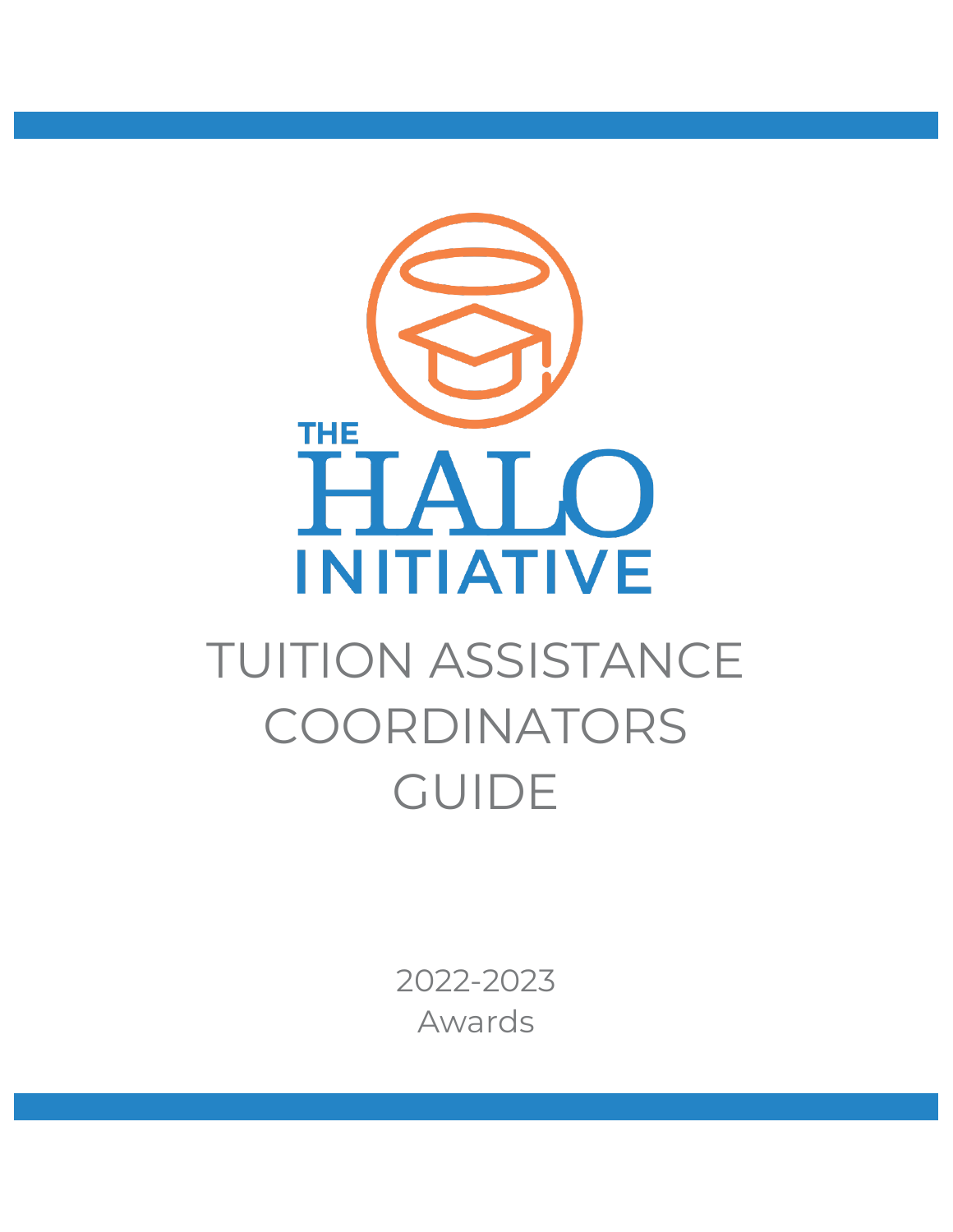# TABLE OF CONTENTS

| $\overline{a}$ . |                                              |  |
|------------------|----------------------------------------------|--|
| $\prod$          |                                              |  |
|                  | <b>Application Rounds &amp; Requirements</b> |  |
| IV.              | <b>FACTS Grant &amp; Aid</b>                 |  |
| V.               | <b>Required Processes</b>                    |  |
| V <sub>1</sub>   |                                              |  |
| $V\parallel$ .   |                                              |  |
| VIII.            |                                              |  |
| IX.              |                                              |  |
| Х.               |                                              |  |

Visit <https://www.haloinitiative.org/tuition-assistance-coordinators> to find sample letters, marketing materials, family application instructions, and other resources.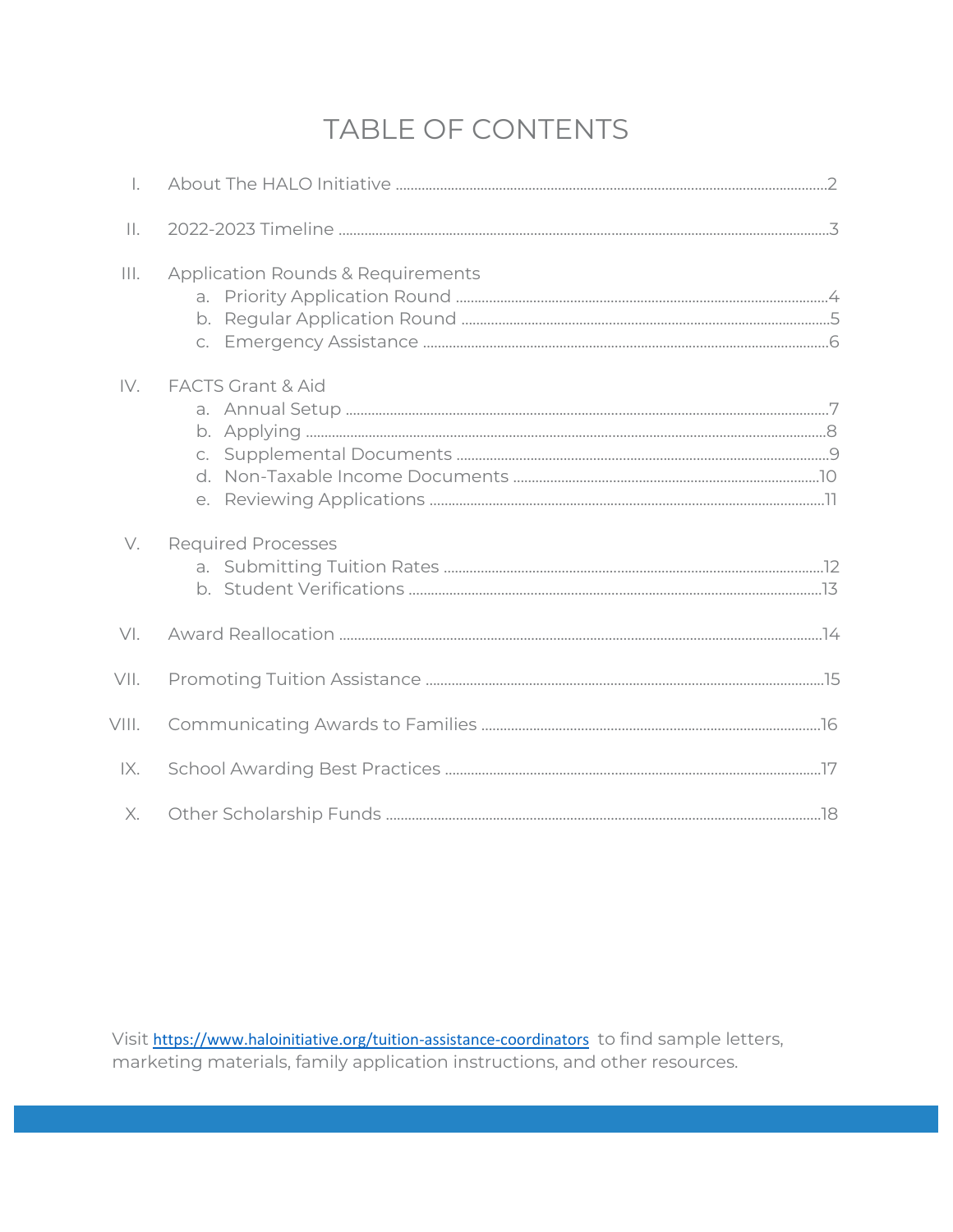# ABOUT THE HALO INTIATIVE

The HALO Initiative provides hope, opportunity, and access to all seeking a Catholic education in one of our Diocesan Catholic Schools. We believe that Catholic education changes lives & improves communities, and that a family's ability to pay should not limit their access to a better life through one of our Catholic Schools.

Through coordinated partnership with Diocesan funds, scholarship organizations, and foundations, The HALO Initiative coordinates over \$1.9 million in direct, needbased tuition assistance each year to students across Catholic schools in the diocese.

> Jane Koenecke, Executive Director [jane@haloinitiative.org](mailto:jane@haloinitiative.org) 972-232-2337

Amy Gonzalez, Development and Funding Specialist [amy@haloinitiative.org](mailto:amy@haloinitiative.org) 972-645-8157

#### FACTS Grant and Aid Customer Service (for questions from families or schools) 866-412-4637

### FUNDS

Students who apply are considered for an award from the following funds:

| <b>Fund Name</b>       | <b>Type</b> | <b>Grades</b> | <b>Additional Criteria</b> | <b>Award Basis</b> |
|------------------------|-------------|---------------|----------------------------|--------------------|
| <b>DEET</b> (Diocesan  | Endowment   | $K-12$        | none                       | <b>FACTS Need</b>  |
| Education              |             |               |                            |                    |
| Endowment Trust)       |             |               |                            |                    |
| Collins Orphanage      | Endowment   | $K-12$        | Students w/ parents        | <b>FACTS Need</b>  |
| Trust                  |             |               | who are deceased or        |                    |
|                        |             |               | incarcerated               |                    |
| <b>Golf Tournament</b> | Annual      | K-8           | Schools in high need       | <b>FACTS Need</b>  |
| Fund                   | Fundraiser  |               |                            |                    |
| <b>CHRISTUS Golf</b>   |             | $K-8$         | 10 specific schools        | <b>FACTS Need</b>  |
| Scholarship            |             |               |                            |                    |
| Our Faith Our Future   | Endowment   | $K-12$        | none                       | <b>FACTS Need</b>  |
| Scholarships           |             |               |                            |                    |
| Saar Fund              | Endowment   | $K-12$        | none                       | <b>FACTS Need</b>  |
|                        |             |               |                            |                    |

In addition to these funds, page 18 has information about the partner organizations that also offer support to students.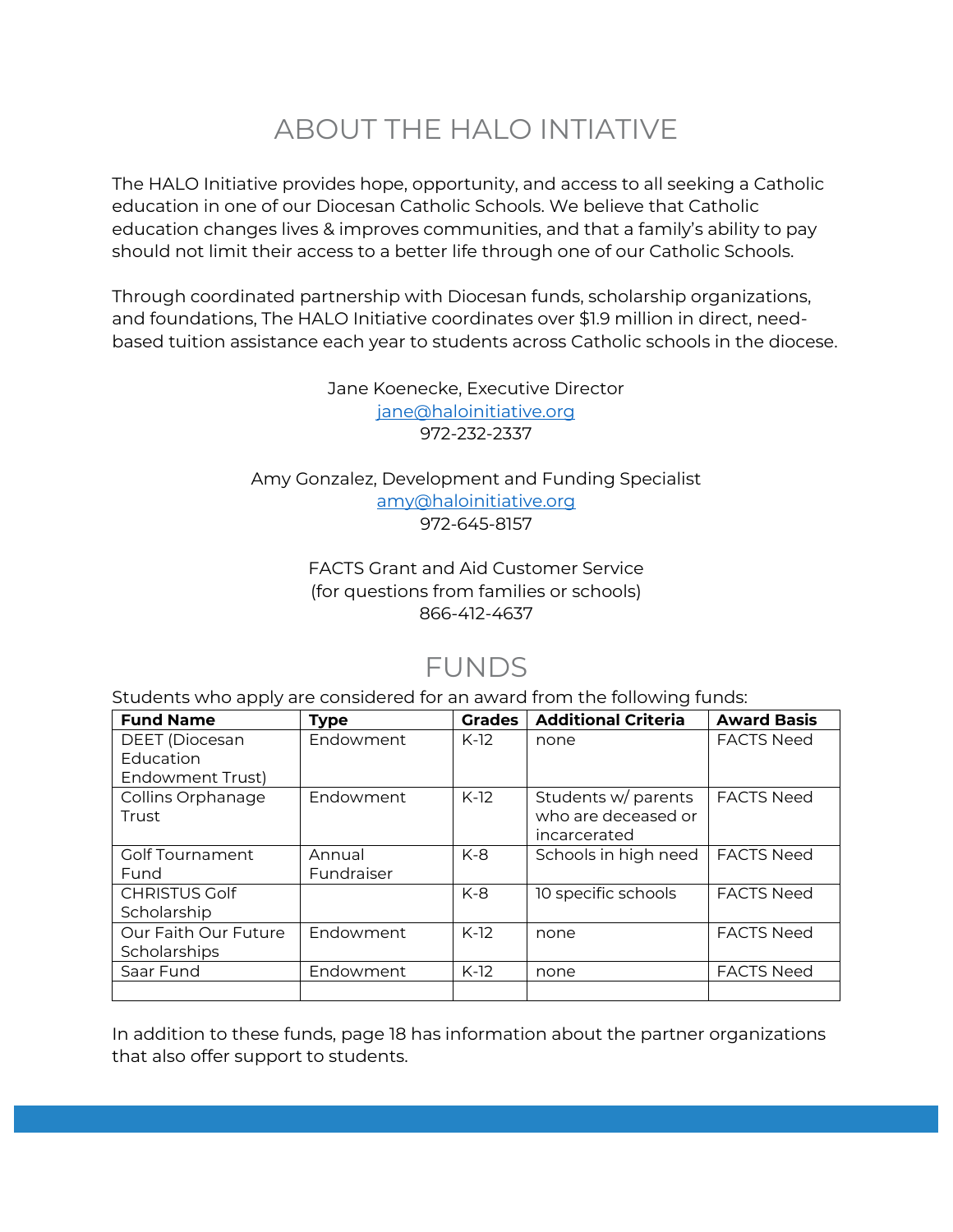# APPLICATION TIMELINE 2022-2023 SCHOOL YEAR

### CURRENT FAMILIES

- November 1, 2021- January 5, 2022: Priority Application Round
- February 18, 2022: Priority Awards Announced to Schools
- March 4, 2022: Priority Student Award Acceptance due

### ALL FAMILIES

- January 6, 2022-April 1, 2022: Regular Application Round
- May 13, 2022: Regular Awards Announced to Schools
- May 27, 2022: Regular Student Award Acceptance due

### OTHER IMPORTANT DATES

FOR 2021-2022 AWARDS

- August 31, 2021: Fall Enrollment Verification Due in FACTS
- August 31, 2021: Fall Reallocation Request Forms Due to HALO
- January 14, 2022: Spring Enrollment Verification Due in FACTS
- January 14, 2022: Fall Reallocation Request Forms Due to HALO

#### FOR 2022-2023 AWARDS

- October 27, 2021: FACTS Term Setup Deadline
- January 17, 2022: Tuition Rates for 2022-2023 Due in FACTS
- January 27, 2022: Priority Applicant Verification Due

### PARTNER SCHOLARSHIPS

#### ACE SCHOLARSHIPS

- March 1, 2022: Schools Receive Award Spots
- April 30, 2022: Applications Due in FACTS

#### JETHSUBY SCHOLARSHIPS (FACTS Application Required)

● January 1, 2022- February 25, 2022: Applications Due Online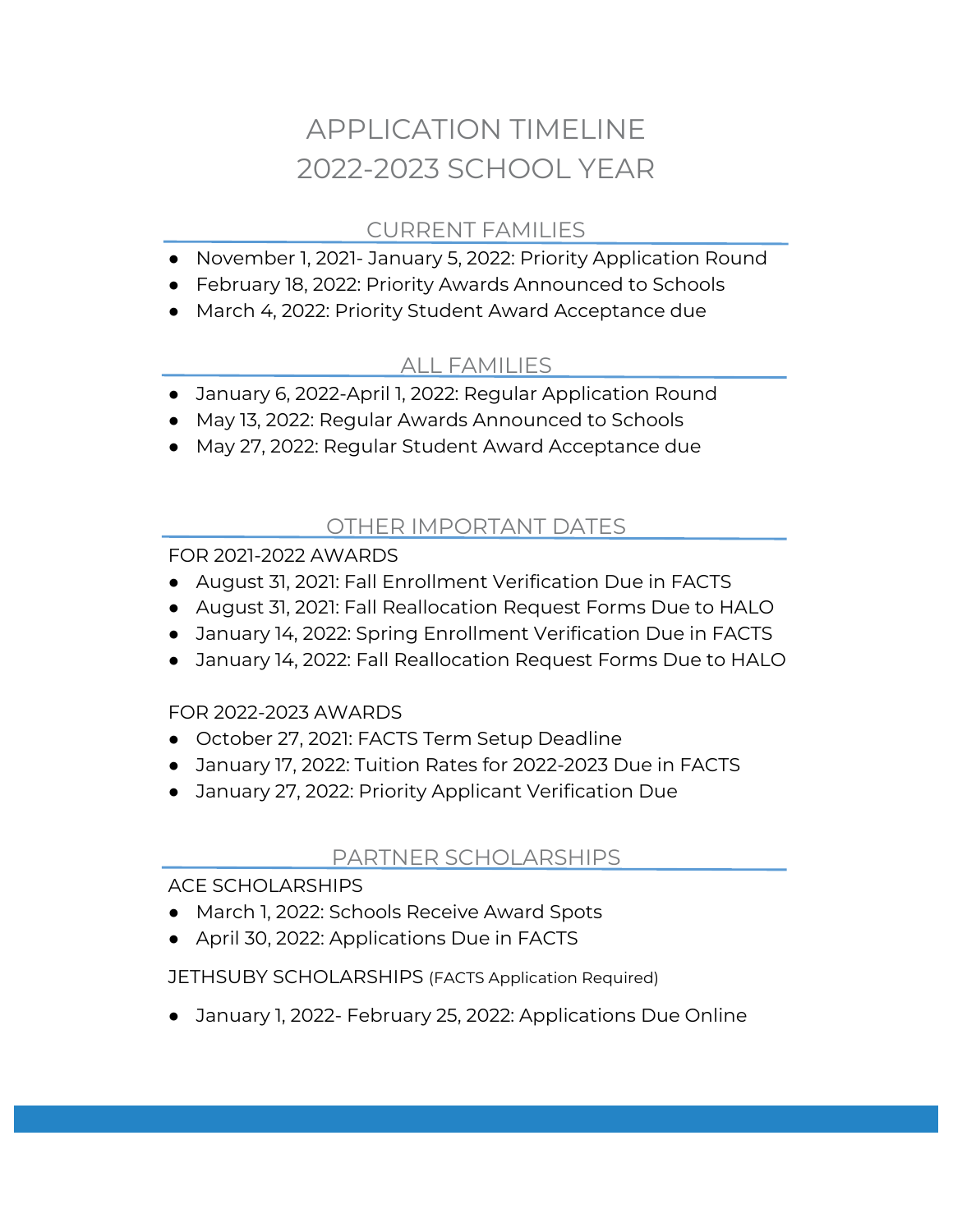### PRIORITY APPLICATION ROUND

The Priority Application Round is open to families currently enrolled in any of the Diocese of Dallas Catholic Schools. The majority of funds will be given out to families who apply during this round.

| <b>Timeline</b>                                              | November 1, 2021 - January 5, 2022                                                                                                                                                                                                                                                            |
|--------------------------------------------------------------|-----------------------------------------------------------------------------------------------------------------------------------------------------------------------------------------------------------------------------------------------------------------------------------------------|
| <b>Applicants</b>                                            | Families with a student enrolled at any diocesan school<br>for the 2021-2022 school year seeking tuition assistance for the<br>2022-2023 school year.                                                                                                                                         |
| <b>Requirements</b>                                          | <b>Completed FACTS Application</b><br>$\bullet$<br>2020 Tax Return<br>2020 Supporting Tax Schedules, if applicable (Schedule C,<br>$etc.$ )<br>2020 W-2, if applicable<br>If family does not file taxes, they must include their non-taxable<br>income and supporting documents. See page 10. |
| <b>Award Criteria</b>                                        | Families will be ranked according to their percent of calculated<br>need & awarded a percentage of that need until all funds have<br>been reserved.                                                                                                                                           |
| <b>Awards</b><br>Announced                                   | February 18, 2022 (emailed to schools)                                                                                                                                                                                                                                                        |
| <b>School Share</b><br><b>Awards with</b><br><b>Families</b> | February 18-March 4<br>Parents should receive a letter from the school containing their<br>award information.                                                                                                                                                                                 |
| Award<br>Acceptance                                          | March 4, 2022 (schools must accept awards in FACTS)                                                                                                                                                                                                                                           |

#### BENEFITS TO APPLYING EARLY

- ◆ Majority of awards are given out- less likely to get an award in Regular Round
- $\triangleleft$  Can use all prior year tax information
- ◆ Will know their tuition assistance amount prior to the opening of enrollment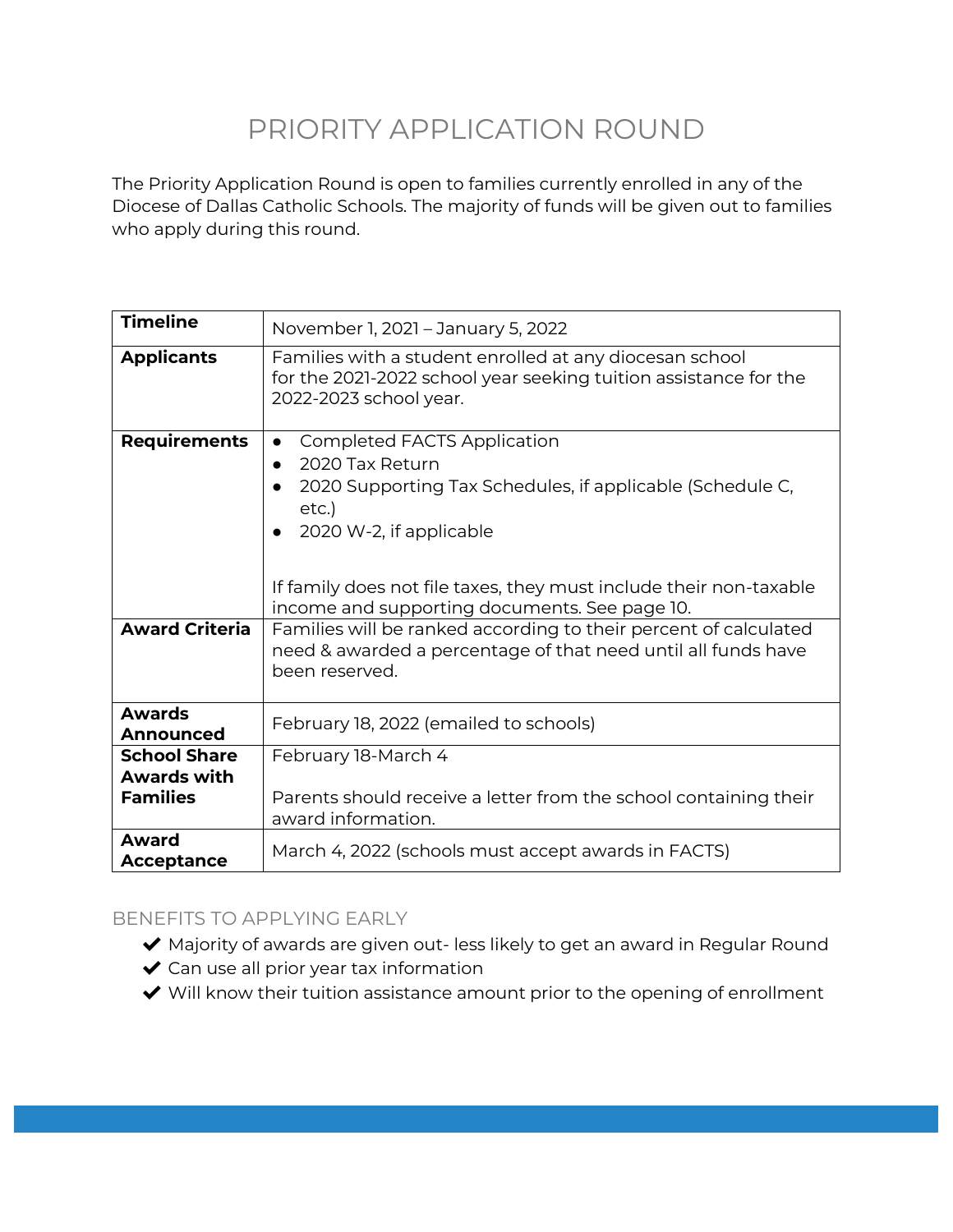### REGULAR APPLICATION ROUND

The Regular Application Round is open to any family, current or new, who wishes to apply for aid for the 2022-2023 School Year for a diocesan school. Only a small amount of funding will be reserved for this round.

| <b>Timeline</b>                                               | January 6, 2022 - April 1, 2022                                                                                                                                                                                                                                                                                                                                                   |  |  |  |  |  |
|---------------------------------------------------------------|-----------------------------------------------------------------------------------------------------------------------------------------------------------------------------------------------------------------------------------------------------------------------------------------------------------------------------------------------------------------------------------|--|--|--|--|--|
| <b>Applicants</b>                                             | All families seeking tuition assistance for the 2022-2023 school<br>year at any diocesan school.                                                                                                                                                                                                                                                                                  |  |  |  |  |  |
| <b>Requirements</b><br><b>Award Criteria</b>                  | <b>Completed FACTS Application</b><br>$\bullet$<br>2020 or 2021 Tax Return<br>2020 or 2021 Supporting Tax Schedules, if applicable (Schedule<br>$C$ , etc.)<br>2021 W-2, if applicable<br>If family does not file taxes, they must include their non-taxable<br>income and supporting documents. See page 10.<br>Families will be ranked according to their percent of calculated |  |  |  |  |  |
|                                                               | need & awarded a percentage of that need until all funds have<br>been reserved.                                                                                                                                                                                                                                                                                                   |  |  |  |  |  |
| <b>Awards</b><br>Announced                                    | May 13, 2022 (emailed to schools)                                                                                                                                                                                                                                                                                                                                                 |  |  |  |  |  |
| <b>School Shares</b><br><b>Awards with</b><br><b>Families</b> | May 13- May 27<br>Parents should receive a letter from the school containing their<br>award information.                                                                                                                                                                                                                                                                          |  |  |  |  |  |
| Award<br>Acceptance                                           | May 27, 2022 (schools must accept awards in FACTS)                                                                                                                                                                                                                                                                                                                                |  |  |  |  |  |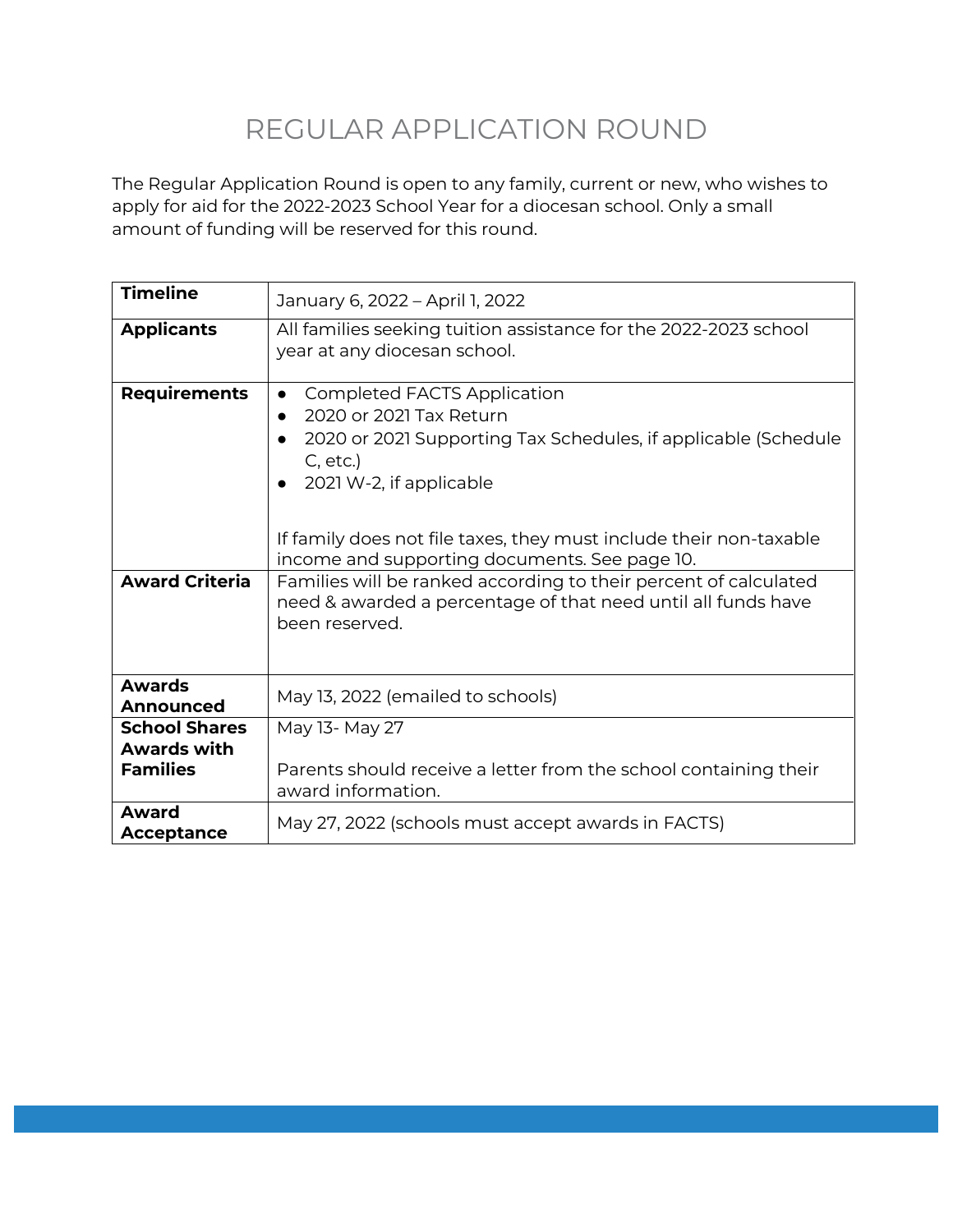### EMERGENCY ASSISTANCE

The Halo Initiative reserves a limited amount of funding each year for families who find themselves in an emergency during the school year. Emergencies include death or illness of someone in the family, destruction in the home due to fire/flood/natural disaster, incarceration or deportation of a family member, or other unforeseen circumstances.

To request emergency funding for a family, the school should:

- 1) Mail/Email a request letter to HALO describing the need and listing the family's remaining tuition payment as well as how much is needed
- 2) If the family does not already have a FACTS application, they should complete one
- 3) HALO will make a request to the DEET Committee and, once approved, will notify the school and a check will be sent directly to the school

The HALO Initiative does not accept requests for additional funding made by a family, **rather any requests should come from the school on behalf of the family.** This is to prevent any confusion or miscommunication between family and school.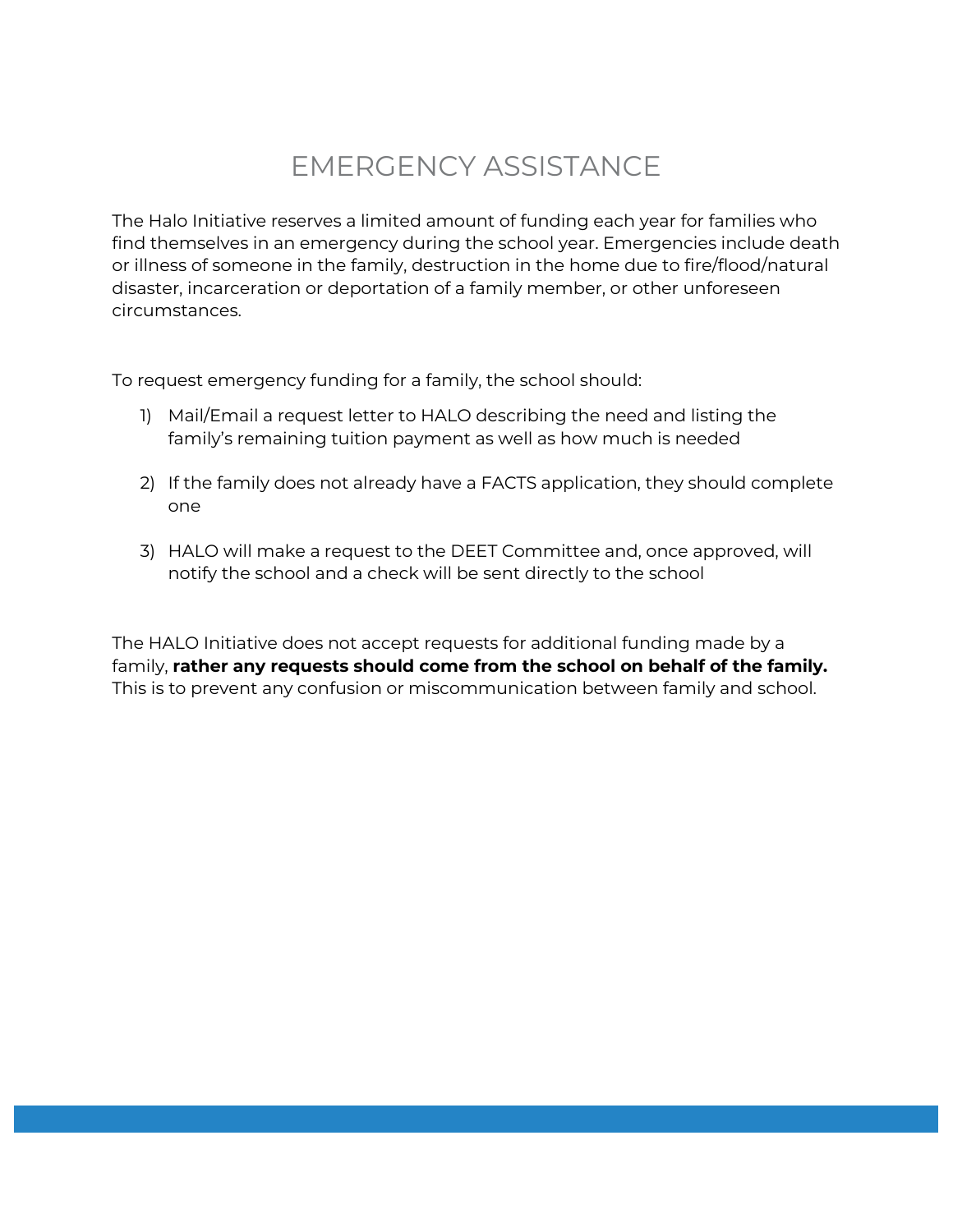### FACTS GRANT & AID: ANNUAL SETUP

Your FACTS account must be set up each year for the upcoming term. **Schools cannot set up their own accounts**- this must be done by your FACTS account representative. **Deadline to complete your FACTS setup is October 27 be sure to contact your FACTS rep to schedule a time for this.**

Follow these steps:

- 1) Review your current year term set-up
	- a. Hover over the Grant & Aid tab at the top of your FACTS dashboard & click "Term Setup" from the dropdown
	- b. In the box on the left, click through the links to review each page
- 2) Contact your FACTS Rep to either:
	- a. Copy your current year setup for next year or
	- b. Change/customize any portion of your setup
- 3) Set up your Landing Page
	- a. When families click on your school's unique link, they'll be taken to a customizable landing page where you can put reminders or instructions on completing the Grant & Aid application.

Talk with your FACTS rep about using this feature. (if you use premier integration, families will access Grant & Aid via the parent portal)

- 4) Set up Supplemental Documents
	- a. FACTS can be set up to require documents from families in addition to the standard tax & income verification documents. Talk with your FACTS rep about using this feature.

Premier Integration: This FACTS feature will integrate FACTS SIS (RenWeb) with FACTS Management, which includes Grant & Aid and Tuition Management. This integration eliminates the need for exporting/importing data between the two systems, allowing you to manage one family account where information is shared automatically between SIS and FACTS Management. Contact the CSO for more information about this **free** update.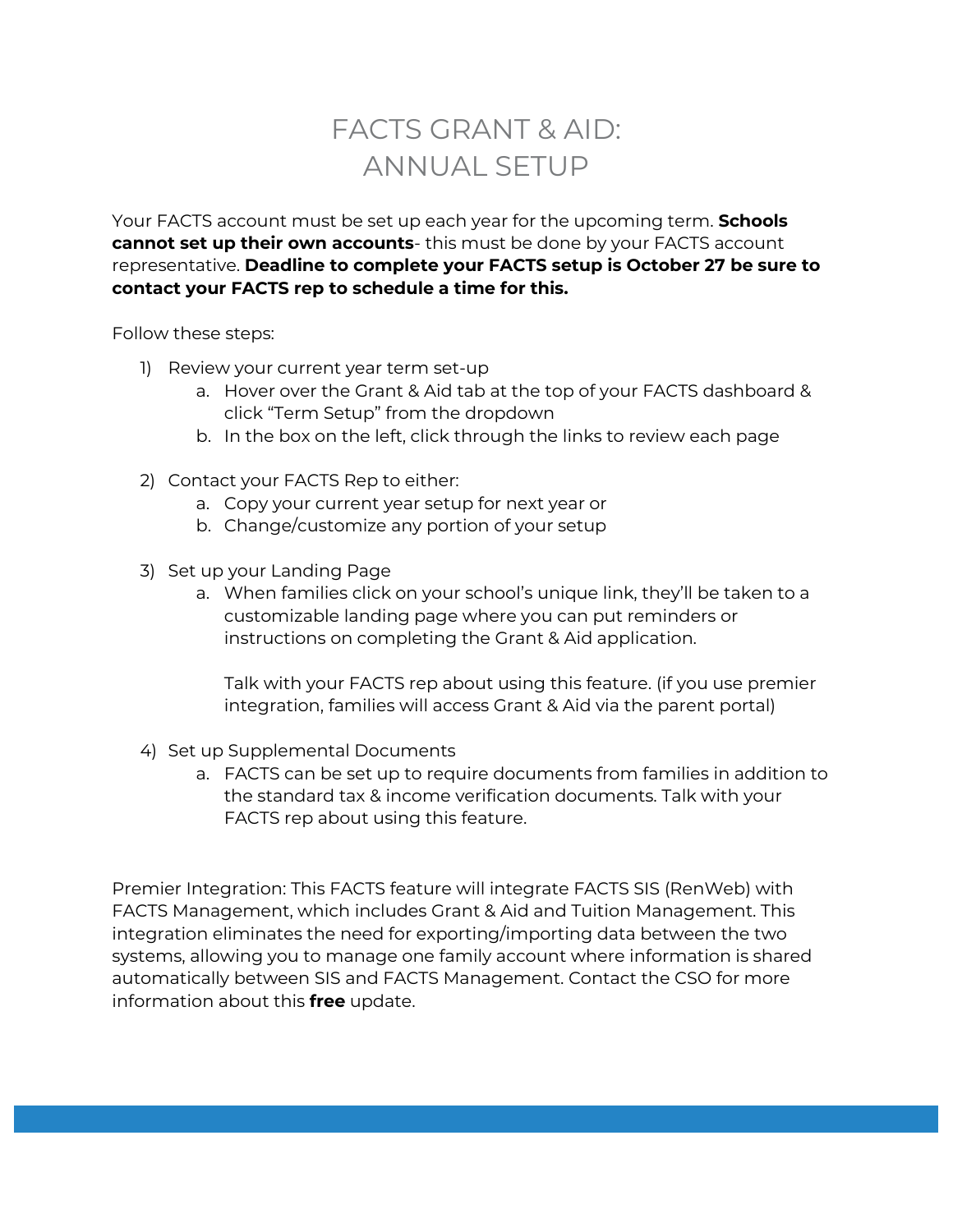### FACTS GRANT & AID: APPLYING

#### **ELIGIBILITY**

To be eligible to receive tuition assistance, a family/student must:

- Complete an application through FACTS Grant & Aid (must re-apply annually)
- Demonstrate financial need
- Meet the school's entrance requirements
- Be current with all financial obligations due to any Catholic school within the diocese

Tuition assistance is awarded without regard for race, religion, gender, or ethnic origin.

#### HOW TO APPLY

- 1) Log in or create an account using your school's unique link or through [www.online.factsmgt.com](http://www.online.factsmgt.com/)
	- a. Using the login from the prior year saves families time
- 2) Complete the family application & pay the \$35 application fee\*
- **3) Encourage family to add all expenses to application because it will impact the student percentage of tuition needed.**
- 4) Upload required supporting tax documents by photograph or scan
- **5) Ensure that FACTS is added to family's safe-sender list so they can receive updates about your application**

\*Your school can choose to pay the \$40 application fee for a family:

- 1) Have the family stop their application when they get to the payment page
- 2) On the school side, open the Grant & Aid Dashboard, look in the Application Insights box for "Hidden Applications", click "View", and select "Pay Fee" for any family you wish.
- 3) FACTS will bill the school for the fee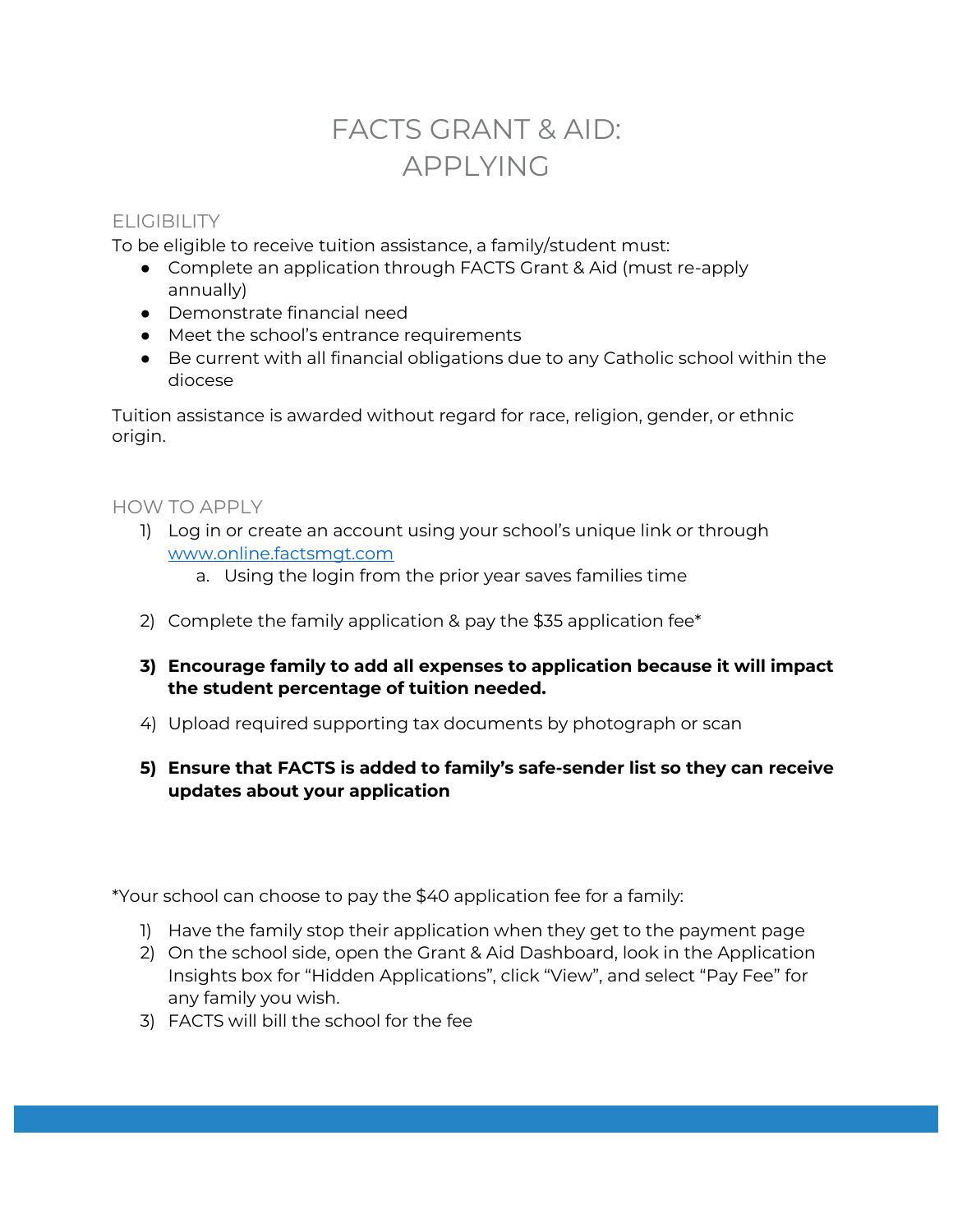### FACTS GRANT & AID: SUPPLEMENTAL DOCUMENTS

Families will fill out the FACTS application and submit it, and then FACTS will request any applicable Supplemental Documents.

Families will remain in "SUB" or "Incomplete" status until these documents are submitted. FACTS can take up to two weeks to verify their receipt.

### LIST OF REQUIRED DOCUMENTS

- Copy of 2020\* or 2021 IRS Federal Form 1040, 1040A or 1040-EZ U.S. Individual Income Tax Return. If applicant and co-applicant file separately, we require both tax returns for the same tax year. *\*some schools require the 2020 tax return for families*
- Copies of all 2021<sup>\*</sup> W-2 Wage and Tax Statements for both the applicant and coapplicant. NOTE: If you are applying before you have received all the 2021 W-2
	- Wage and Tax Statements, please submit them as soon as they become available.

\**Priority Round (on/before January 5) may use 2012 W-2 Wage & Tax Statements* 

- Copies of all supporting tax schedules if you have income from any of the following:
	- BUSINESS (Form 1040 Line 12) Attach Schedule C or C-EZ and Form 4562 Depreciation and Amortization
	- FARM (Form 1040 Line 18) Attach Schedule F and Form 4562 Depreciation and Amortization
	- RENTAL PROPERTY (Form 1040 Line 17) Attach Schedule E (page 1)
	- S-CORPORATION (Form 1040 Line 17) Attach Schedule E (page 2), Form 1120S (4 pages), Schedule K-1 and Form 8825
	- PARTNERSHIP (Form 1040 Line 17) Attach Schedule E (page 2), Form 1065 (5 pages), Schedule K-1 and Form 8825
	- ESTATES AND TRUSTS (Form 1040 Line 17) Attach Schedule E (page 2), Form 1041 and Schedule K-1
	- If you do not file income taxes and are unable to furnish a tax return or other tax schedules, you must provide copies of supporting documentation for Taxable Income, such as a letter from your employer.
	- Copies of all supporting documentation for household Non-Taxable Income (see page 10).

**Families must provide some form of documentation for any income they report.**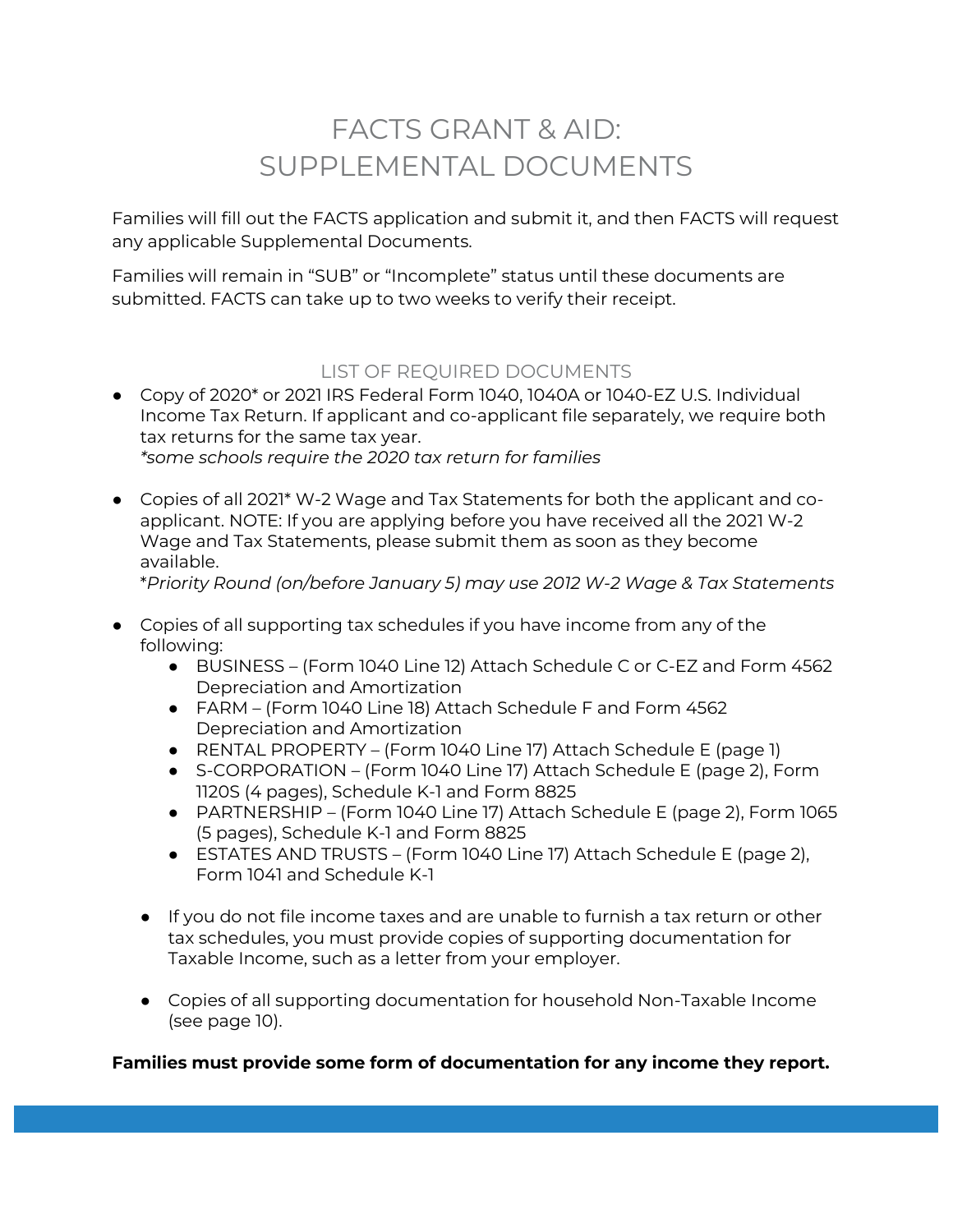### FACTS GRANT & AID:

### NON-TAXABLE INCOME DOCUMENTATION

Families must provide supporting documentation for any income listed the "Non-Taxable Income" section of the FACTS application. Examples include:

#### CHILD SUPPORT

- Divorce decree showing amount
- Court order showing amount

#### SOCIAL SECURITY BENEFITS

Social Security benefits received that were not taxed, such as SSI

● SSI benefits statement

#### TEMPORARY ASSISTANCE FOR NEEDY FAMILIES (TANIF)

● TANIF statement

#### WELFARE OR AID FOR FAMILIES WITH DEPENDENT CHILDREN (AFDC/ADC)

- Statement of benefits
- Claim form

#### FOOD STAMPS (SNAP)

- Food Stamps Statement
- Letter indicating amount received

#### WORKER'S COMPENSATION

- Copy of the approved claim
- Statement of benefits received

#### CLERGY/PASTORAL/MILITARY HOUSING ALLOWANCE

- Copy of allowance check
- Letter detailing benefits

#### TUITION SUPPORT FROM FAMILY/FRIENDS

• Letter from supporter

#### OTHER NON-TAXABLE INCOME

If a family receives wages that do not appear on a W2 and that they do not claim, they should be added to this section of the application.

- Letter from employer
- Check stub(s)

A bank statement or a signed statement from the applicant will also be sufficient.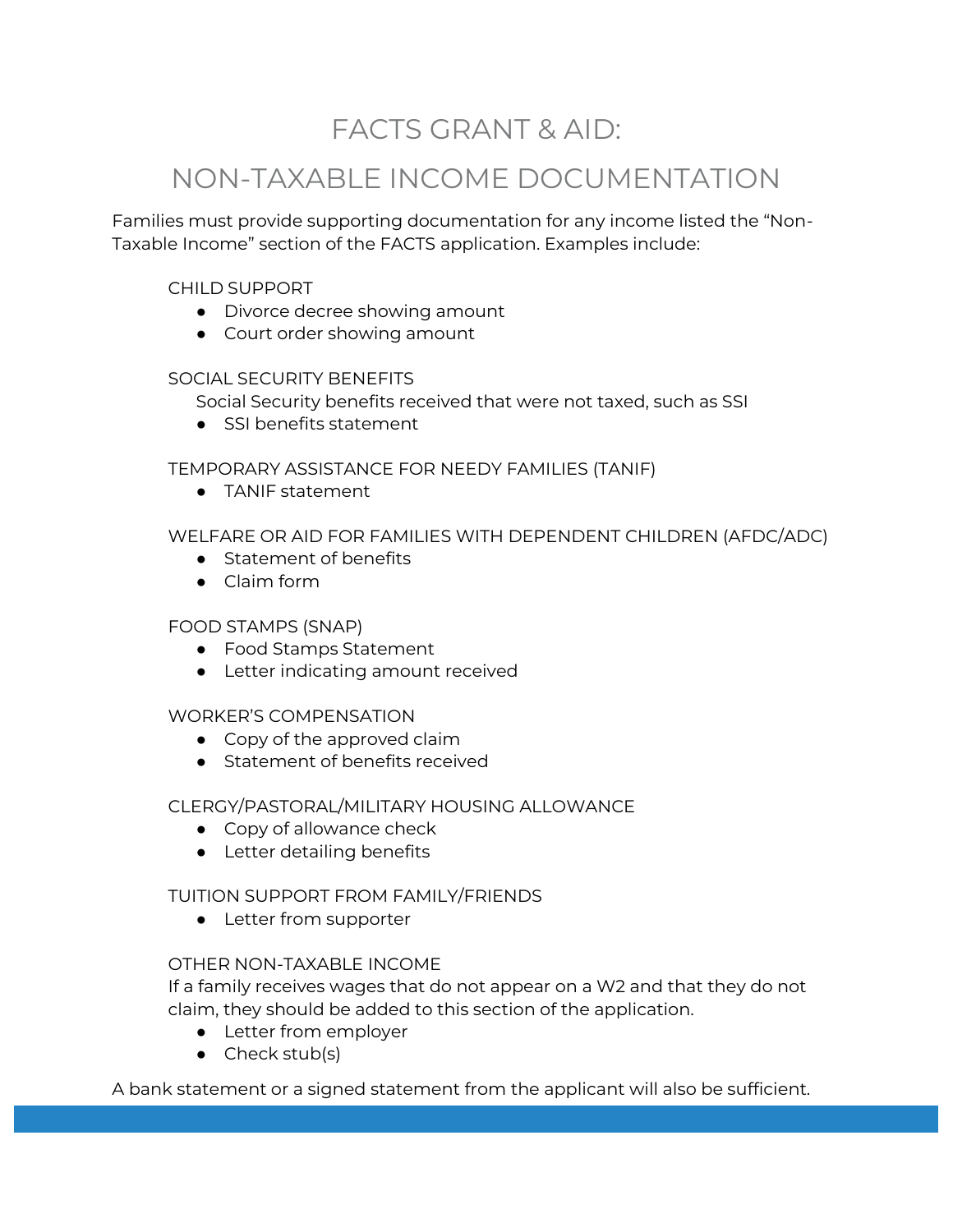# FACTS GRANT & AID: REVIEWING APPLICATIONS

#### APPLICATION STATUS

In the Application Dashboard, applications will be in one of three statuses:

- VER- application & tax documents have been submitted. Applicant is eligible.
- DNF- applicant does not file taxes. HALO requires that families who do not file taxes still list their income and submit supporting documents. Check the "DNF VER" field to confirm that HALO has received these documents.
- SBM- application has been submitted, but applicant has not submitted all of their tax documents or any supporting documents in lieu of tax documents. Application is incomplete. Applicant is ineligible.

#### INCOMPLETE APPLICATIONS

Applications are usually incomplete because they're missing a supporting document.

- Be sure the applicant correctly answered all questions about taxable & nontaxable income (i.e. if they don't receive a W2, be sure they responded "no" to the question that asks whether the applicant received a W2)
- If an application status is DNF, be sure the applicant still provided proof of income. Check the "Comments" for a note from HALO regarding any missing documents.

#### APPLICANT & STUDENT REPORTS

Use the standard reports or create your own, filter for certain dates or statuses, and print/view reports in excel.

In the Applications Dashboard, use the dropdown menu titled "Current Report" to navigate.

Visit [www.resources.factsmgt.com](http://www.resources.factsmgt.com/) and click "Grant & Aid" for more support.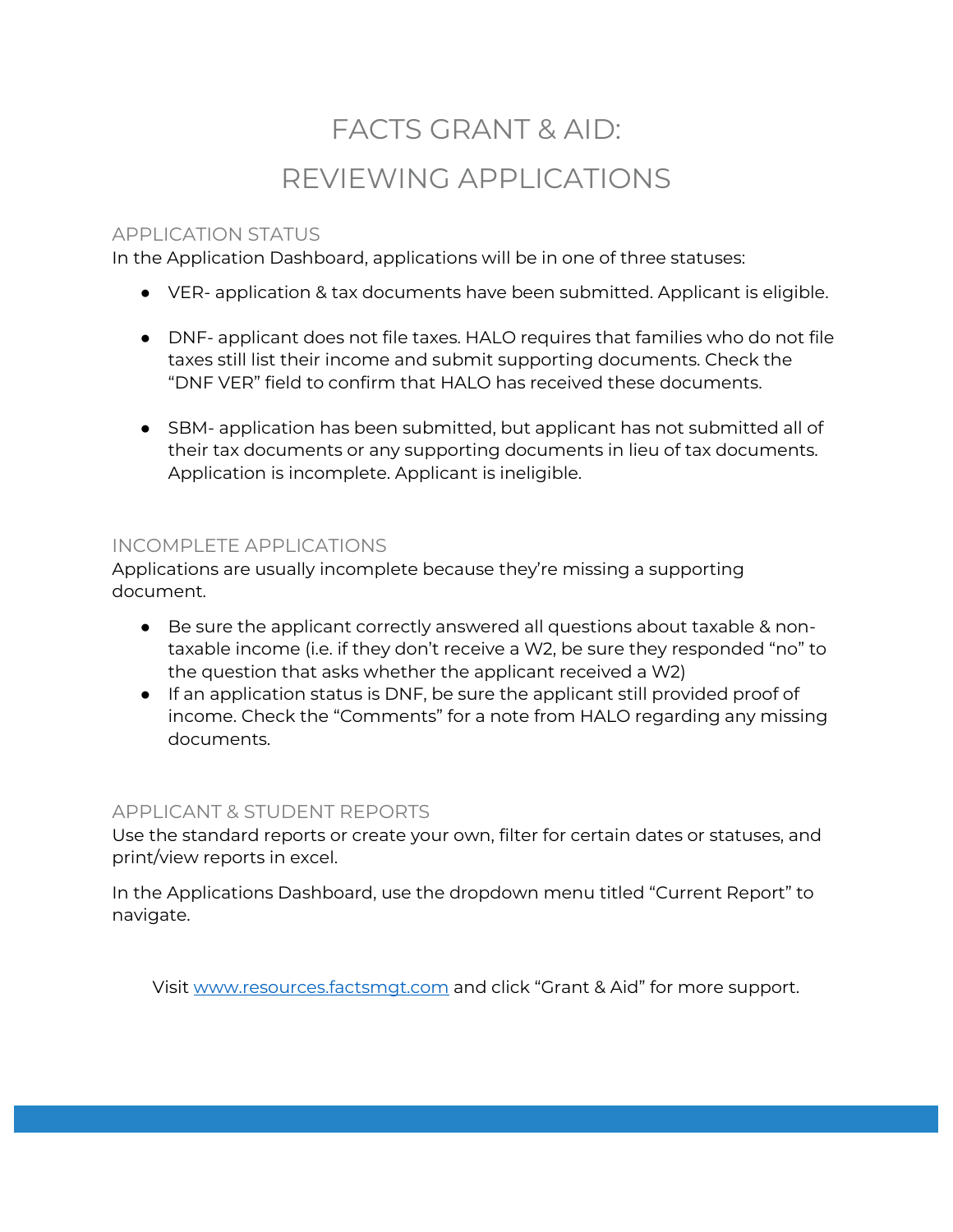### FACTS GRANT & AID: SUBMITTING TUITION RATES

Tuition assistance is awarded based on the family's total tuition cost. **No aid can be awarded until the school submits their 2021-2022 Tuition Rates to FACTS.** There are two steps to this process:

- 1) By January 17, 2021, email your 2021-2022 Tuition Rates to your FACTS rep. Include any non-parishioner or multi-family rate schedules.
- 2) After the rates have been uploaded, open the HALO Student Verification Report (or any report with Student Tuition Schedule or Student Tuition).

Review the Tuition Schedule assigned to each student. To make changes, click the Open Column drop down and select "Student Tuition." Then, you can edit multiple students at once.

#### **HALO Student Verification Report**

```
Fullscreen
```

|   | Open Column  | 圡<br>1         |                        |                  |                                     |                                       |                                           |                           |   |                                                     |                                |                                                           |                                      |
|---|--------------|----------------|------------------------|------------------|-------------------------------------|---------------------------------------|-------------------------------------------|---------------------------|---|-----------------------------------------------------|--------------------------------|-----------------------------------------------------------|--------------------------------------|
|   | Student ID 1 | Student Name 1 | Grade<br>11            | Applicant Name 1 | Early<br>App<br><b>Status</b><br>TI | Regular<br>App<br><b>Status</b><br>1I | <b>Student Tuition</b><br>Schedule<br>TI. | Student<br>Tuition<br>TJ. |   | Student<br><b>FACTS</b><br>Calculated<br>Need<br>TI | Household<br><b>Size</b><br>тт | <b>Total</b><br>Family<br>Income<br>$\uparrow \downarrow$ | Family<br>Reported<br>Decrease<br>1I |
|   | ۲            | ۳              | $\mathsf{C}\mathsf{V}$ | $\mathbf{r}$     | $C_{\cdot}$ $\vee$                  | $C.$ $\vee$                           | τ                                         |                           | ۳ | ▼                                                   | ۲                              | ▼                                                         |                                      |
| n | 010517       | *******        | <b>PK</b>              | *******          | N/A                                 | <b>VER</b>                            | 2020-2021 School<br>Year                  | \$4,600                   |   | 4,600                                               | 3                              | 14,500                                                    |                                      |
|   | 011012       | *******        | 03                     | *******          | <b>SBM</b>                          | N/A                                   | 2019-2020 School<br>Year                  | \$6,120                   |   | 6,120                                               | $\overline{4}$                 | 24,416                                                    |                                      |
|   | 011812       | *******        | 03                     | *******          | N/A                                 | <b>VER</b>                            | 2019-2020 School<br>Year                  | \$4,600                   |   | 4,551                                               | 5                              | 29,000                                                    |                                      |

#### **HALO Student Verification Report**

|        | 1 open                               | <b>Stop Editing</b><br>$\checkmark$ |           |                                |                      |                      |                          |                                       |                      |
|--------|--------------------------------------|-------------------------------------|-----------|--------------------------------|----------------------|----------------------|--------------------------|---------------------------------------|----------------------|
|        |                                      |                                     |           | $\times$                       | Early                | Regular              | <b>Student Tuition</b>   |                                       | Stude<br><b>FACT</b> |
| Stu    | ┐<br>Student ID                      |                                     |           | ant Name $\uparrow \downarrow$ | App<br><b>Status</b> | App<br><b>Status</b> | Schedule                 | Student Tuition TL                    | Calcu<br>Need        |
|        | $\sqrt{\phantom{a}}$ Student Tuition |                                     |           |                                | îl                   | 1l                   | 1I                       |                                       | TI.                  |
|        | Household Size<br>Π                  |                                     |           |                                |                      |                      | $\overline{\phantom{0}}$ | $\overline{\phantom{a}}$              |                      |
|        |                                      |                                     | TICV      | τ.                             | $C_{\cdot}$ $\vee$   | $C_{\cdot}$ $\vee$   |                          |                                       |                      |
| 010517 |                                      | *******                             | <b>PK</b> | *******                        | N/A                  | <b>VER</b>           | 2020-2021 School<br>Year | $\vee$ \$4,600<br><b>Enter Amount</b> |                      |
|        | 011012                               | *******                             | 03        | *******                        | <b>SBM</b>           | N/A                  | 2019-2020 School<br>Year | $\vee$ \$6,120<br><b>Enter Amount</b> |                      |
| 011812 |                                      | *******                             | 03        | *******                        | N/A                  | <b>VER</b>           | 2019-2020 School<br>Year | $\vee$ \$4,600<br><b>Enter Amount</b> |                      |

#### **Fullscreen**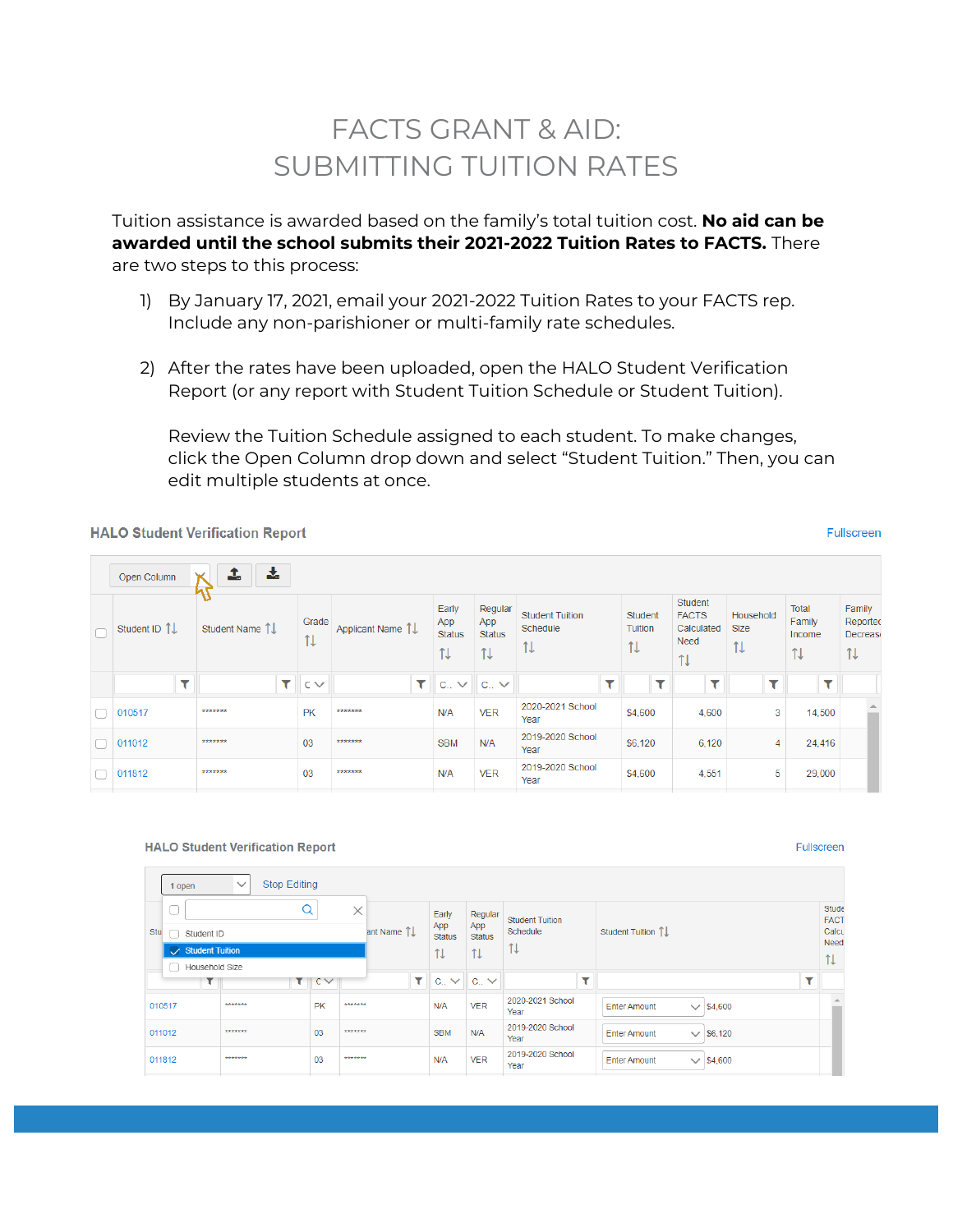### FACTS GRANT & AID: STUDENT VERIFICATIONS

You will need to complete a verification four times each school year to confirm that students are enrolled in your school and that they accept their awards:

Award Acceptance:

- Priority Round Awards: Verify that students awarded in the Priority Round for 2022-2023 accept their awards by March 4, 2022
- Regular Round Awards: Verify that students awarded in the Regular Round for 2022-2023 accept their awards by May 27, 2022

Student Enrollment Verification:

- Fall: Verify that students receiving 2021-2022 awards are enrolled in the fall semester by August 31, 2021
- Spring: Verify that students receiving 2021-2022 awards are enrolled in the fall semester by January 14, 2022

To complete the verifications:

- 1) You will receive an email from HALO when the verification opens
- 2) Sign into FACTS and click "Complete your Student Verification" in the "Action Required" box (see image below)
- 3) In the report, click "Yes" for all students who meet the qualification outlined at the top of the report.



(2) My Profile (?) Help (2) Feedback Forum (i) Customer Service

**St Mary's Catholic School** 2020-2021 School Year

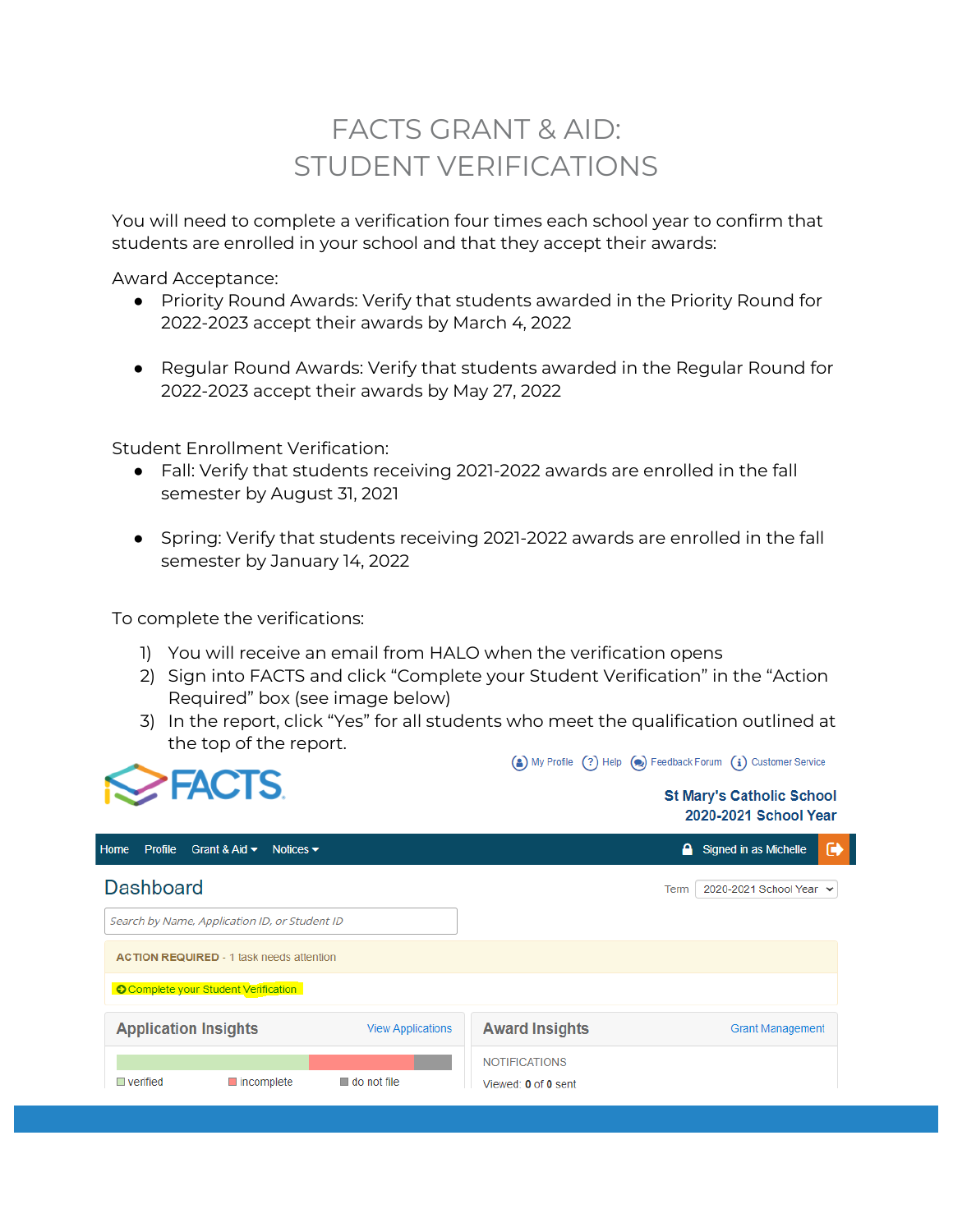# AWARD REALLOCATION POLICY

What happens when a family who was awarded through HALO chooses not to attend your school? Or, when a family with an award in another diocesan school wants to enroll in your school?

If a student chooses to enroll at **another diocesan school**…

- ◆ Both schools must notify HALO
- $\blacktriangleright$  HALO will update the student's application in FACTS with the new school's information & allow FACTS to recalculate their need based on the new school's cost of tuition
	- o Remember that calculated need is based on the cost of tuition
- $\blacktriangleright$  The student's award will be updated based on a proportional percentage of their new calculated need (i.e. if they were originally awarded 30% of their calculated need, their award will be updated to reflect 30% of their new calculated need)
	- o No student will receive a larger award than what they were originally awarded, even if their calculated need increases.
	- o A student may receive a smaller award than what they had originally been given if their calculated need decreases at the new school. This portion of the award would then be moved back into the fund and awarded to the student with the next highest need across all applicants.

If a student chooses to enroll at a **non-diocesan Catholic school or school outside of the diocese**…

- $\blacktriangleright$  The diocesan school will notify HALO
- $\blacktriangleright$  The award will be moved back into the fund and awarded to the student with the next highest need across all applicants
- ✔ **All reallocations must be rounded to the nearest tenth place for accounting purposes**

If a student transfers to any diocesan or outside school **after the start of the school year**, the award will be reallocated within the original school.

#### **Students who do not have a complete FACTS Grant & Aid application will not be eligible to received reallocated funds.**

Visit <https://www.haloinitiative.org/tuition-assistance-coordinators> to find the Reallocation Request form.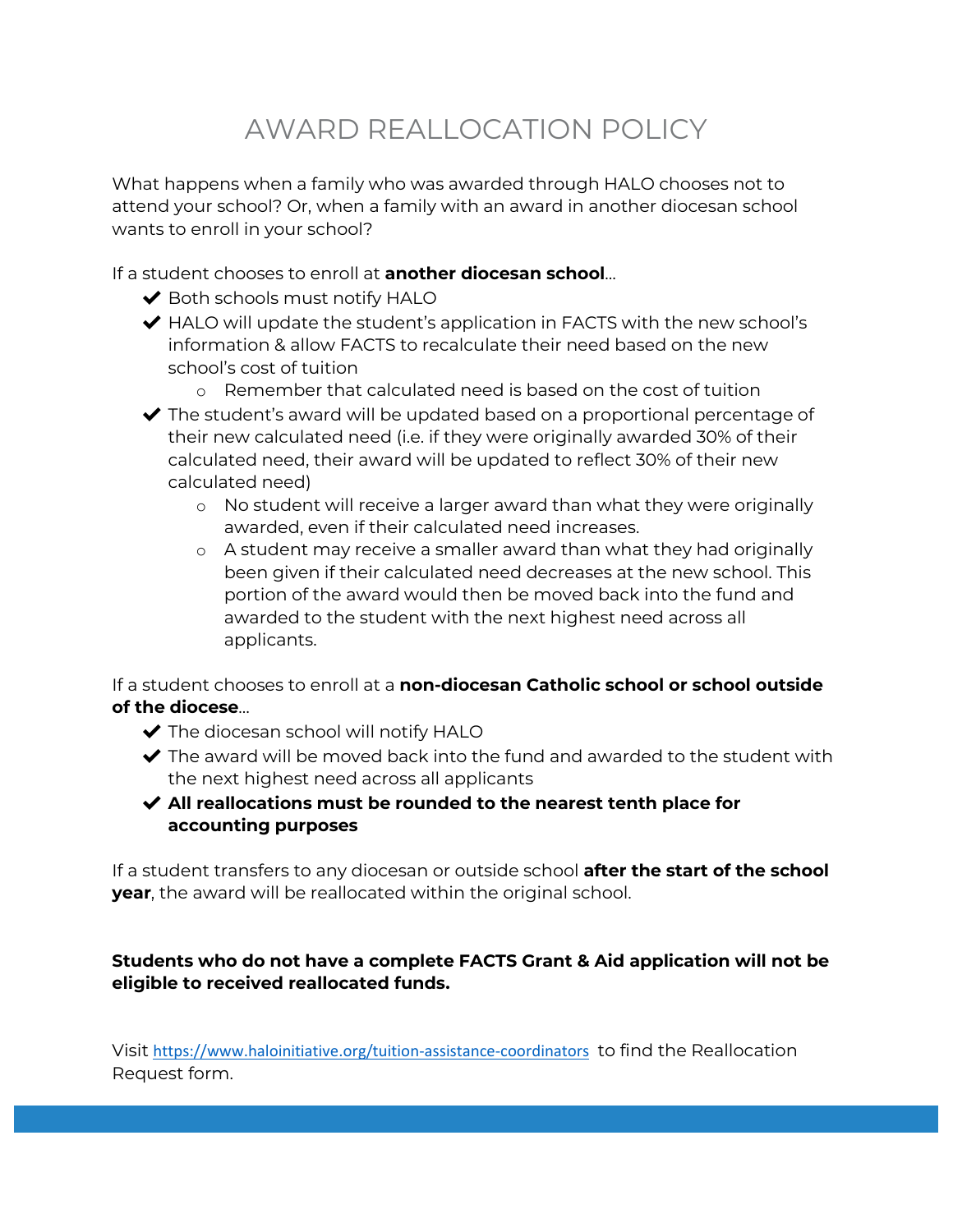# PROMOTING TUITION ASSISTANCE

The amount of aid a school receives from HALO for their families is based on how many families with high need apply.

- Identify Existing Communication Channels: How does your school already communicate with families? Website, email, flock notes, social media, notes home with students, parent phone calls- all of these are great ways to promote the tuition assistance application process.
- Identify Existing School Events: When will families already be in your building for celebrations, conferences, monthly meetings, enrollment information nights, open houses, etc.? Talk to them about tuition assistance, distribute flyers, or add a tuition assistance reminder to other handouts.
- Hold an Informational Session: Invite families or require them to attend an info session about tuition assistance.

Pro-tips:

- Hold it after the Priority Round has opened so families can apply immediately after the session
- Provide bilingual materials & have bilingual staff there to answer questions
- Incentivize them by covering a discount on their FACTS application fee for coming
- Keep Open Computer Lab Hours: Schedule a few evenings throughout the semester where families can come to the school to use the computers & fax machine, and get help submitting their application. Have 2-3 staff members present, at least one who is bilingual.

Most importantly…

● Communicate! Use both mass communications & personal conversations to all your families. Make a list of families you know need to apply & invite them individually. Let parents know when they can come to the school to get help with their application.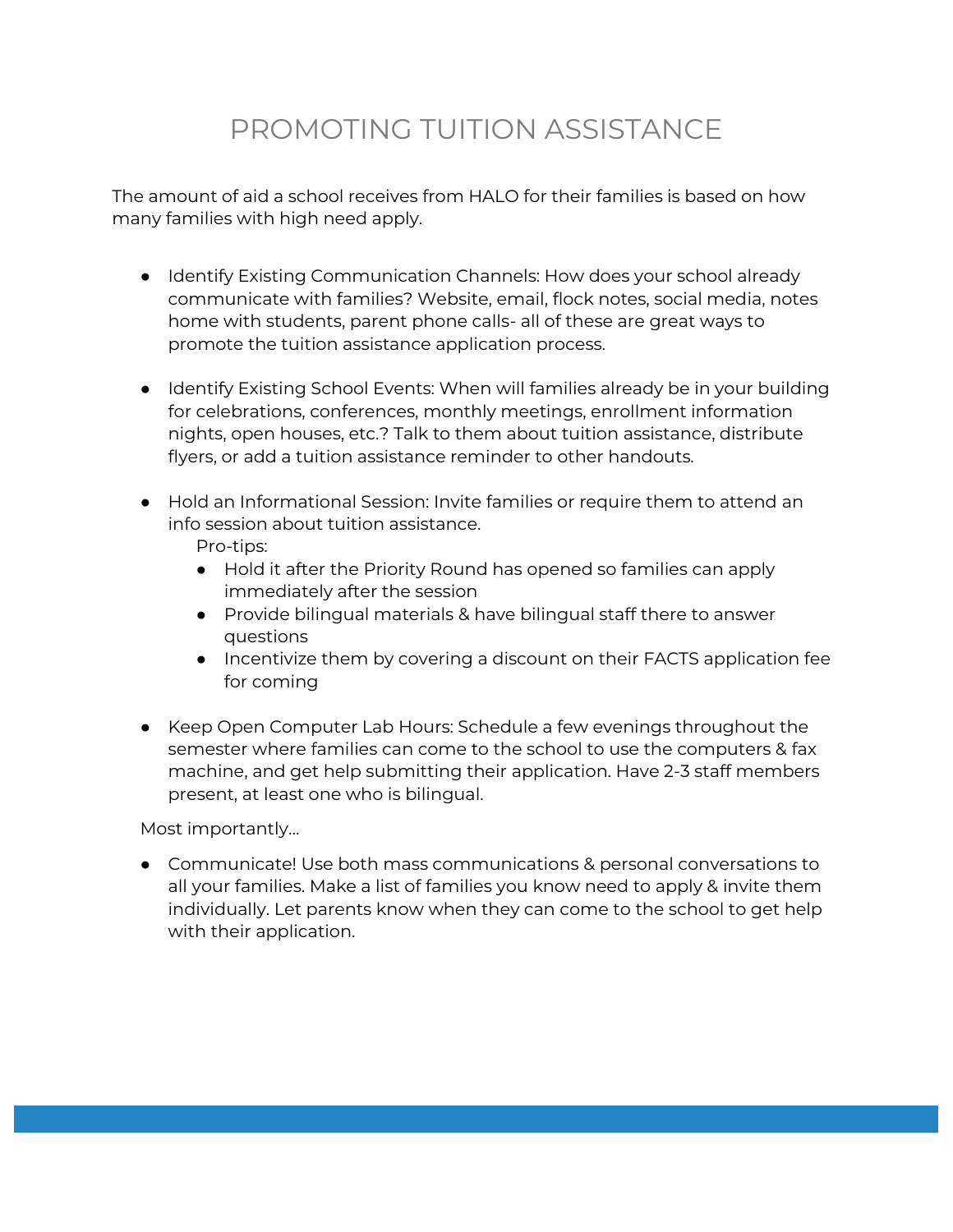### COMMUNICATING AWARDS TO FAMILIES

Every school has a unique process for communicating financial aid and enrollment decisions to families. For this reason, The HALO Initiative does not send award letters directly to families and we ask that schools share award information.

Putting the information in writing allows you to guide the message families receive. Here is a suggested structure for a financial aid award letter:

- 1) Greeting and celebration- it is going to be a great year!
- 2) Talk about monthly payment amount instead of the amount of the awards they are receiving. This is the number that matters most to families.
- 3) Remind them of the value of their investment and the experience their children will have that make tuition costs worthwhile.
- 4) Outline the next step, whether it's finishing enrollment or completing a tuition agreement in FACTS Tuition Management or contacting you to accept the award.
- 5) Detail the office hours & contact information of the person they can contact to talk further about their aid or their admissions process.

To maximize readability and impact, the letter should be:

- $\blacktriangleright$  No more than one page
- $\blacktriangleright$  Bilingual, if necessary (English on front, Spanish on back)
- ◆ On your school's letterhead or with your school's logo
- $\blacktriangleright$  Emailed as a PDF attachment or mailed

A sample award letter is available at [https://www.haloinitiative.org/tuition-assistance](https://www.haloinitiative.org/tuition-assistance-coordinators)[coordinators](https://www.haloinitiative.org/tuition-assistance-coordinators)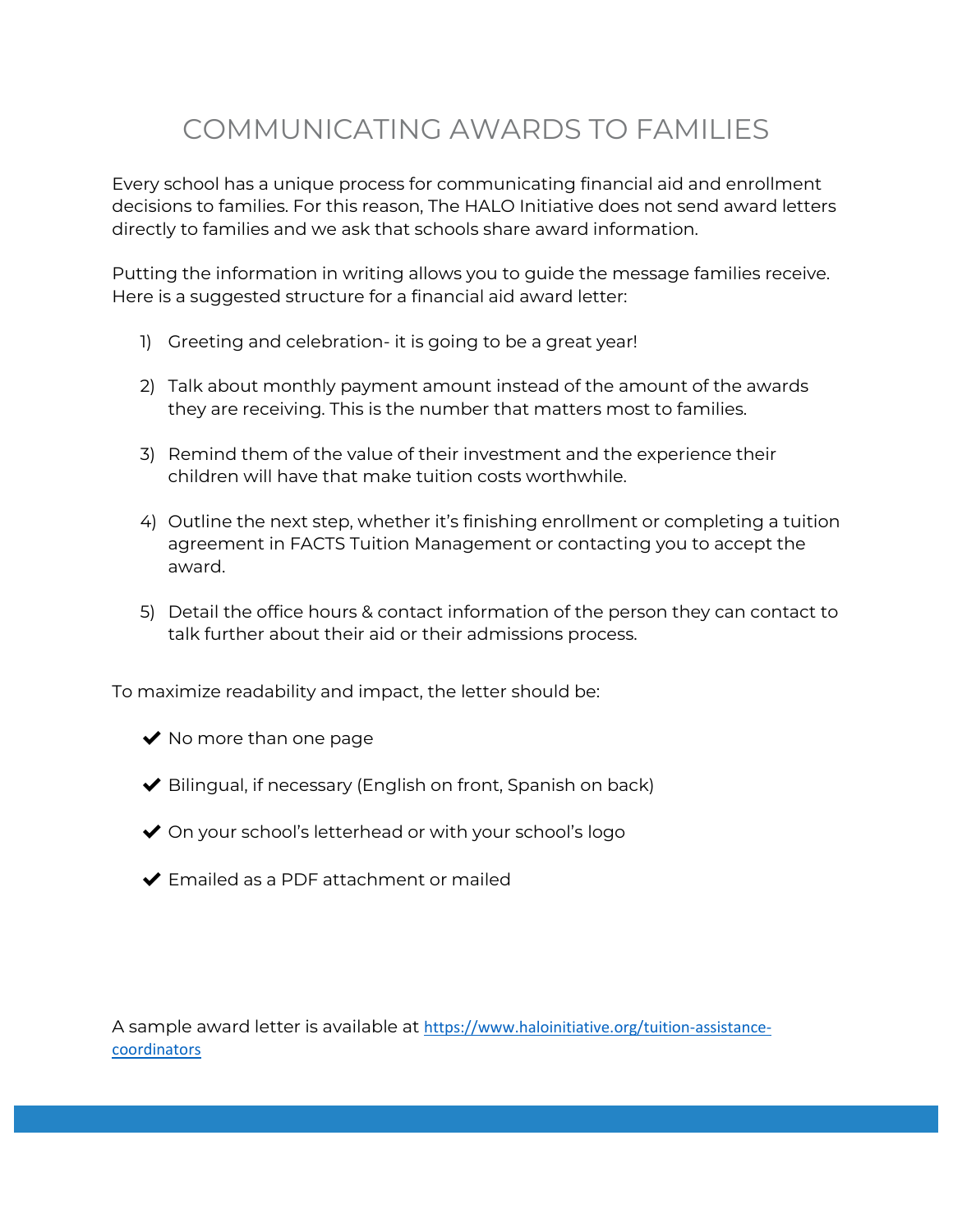# SCHOOL AWARDING BEST PRACTICES

HALO awards are only part of the aid that most schools can offer to students. Every school has their own method of acquiring and awarding their own tuition assistance, and the CSO recommends that schools are accountable to maintaining an objective and consistent awarding process.

- 1) Require that families complete a FACTS Grant & Aid application
	- a. FACTS is an objective  $3<sup>rd</sup>$  party system that uses benchmarks from national research to determine student need. When your families use FACTS to apply for school awards, you can compare all applicants against consistent, objective criteria.
- 2) Solidify your Eligibility Criteria and Awarding Metrics
	- a. Criteria: What does your school require students do to be eligible for funding? A completed FACTS application, completed enrollment, certain level of calculated need—all of these could be part of your criteria.
	- b. Awarding Metrics: How much aid does each student receive? A fixed amount for all students, a percentage of calculated need, a sliding scale based on calculated need—any of these and others could be your determining factor.

Some of these decisions may depend on the request of the donor or funder, and may be different whether you're looking at a school fund or a parish fund. The important thing is to outline—even with just a few sentences—how the awarding is accomplished in each fund.

- 3) Gather a Tuition Assistance Committee to make awarding decisions
	- a. A principal and a tuition assistance coordinator are not a committee. To ensure objectivity and accountability, awarding decisions or at least the final approval should be made by between 3-5 individuals, including someone from the school, the parish (ideally the pastor if applicable), and the parish finance council and/or school board, depending on the source of the funding.